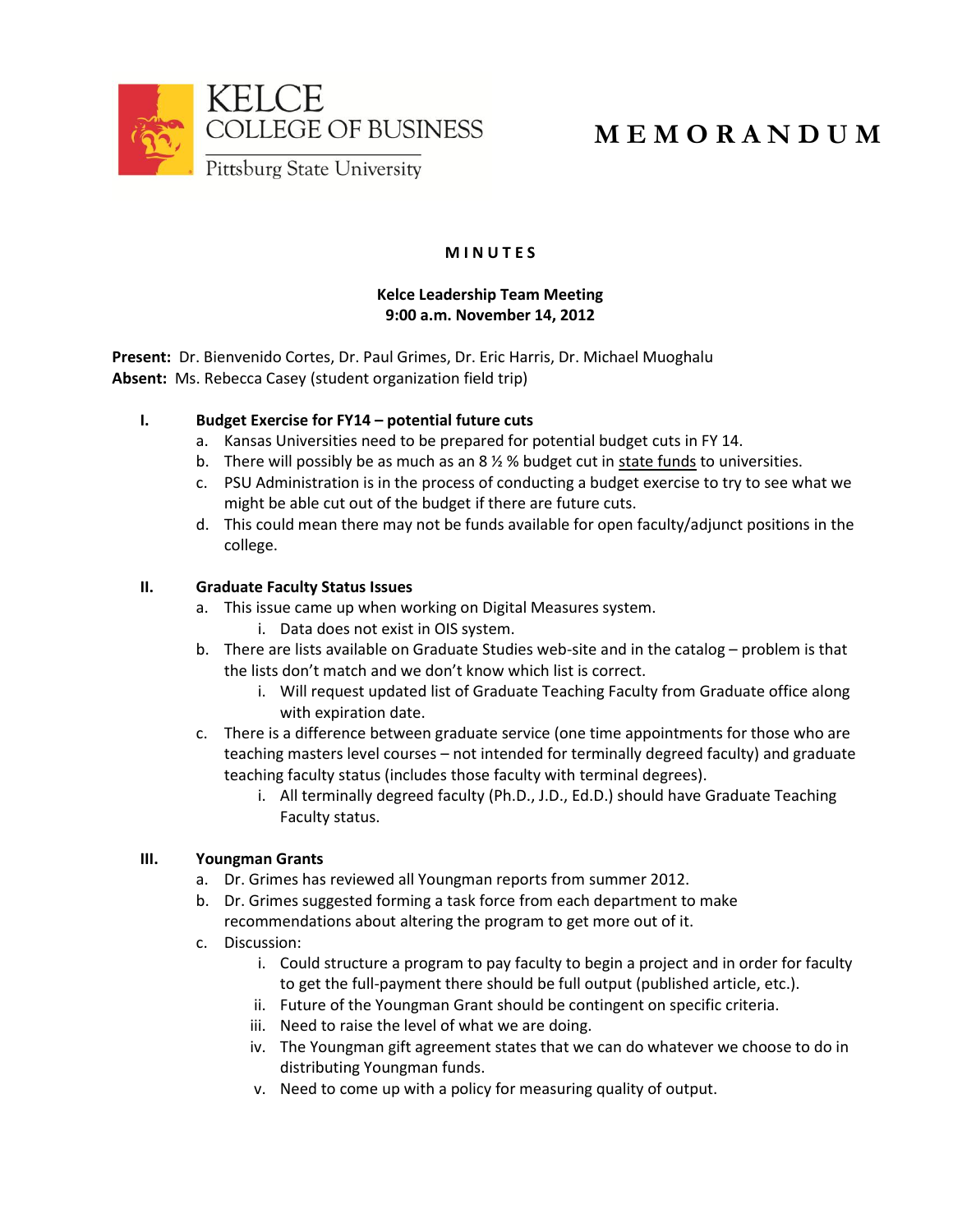vi. Dr. Grimes will move forward with putting together a charge for a task force to review the Youngman Grant policies. (C. Fischer, D. Baack, D. O'Bryan have been recommended to be on the task force).

### **IV. End-of-Semester Faculty Meeting and Christmas Party – finalize date/times**

- a. Thursday of finals week will not work for the meeting and the party.
- b. Will schedule party for Tuesday, Dec. 11 for 11:30-1:30 and will start faculty meeting at 3:00 in room 121 Kelce.

#### **V. KC-Prep Visit on Friday**

a. Suzanne Hurt is in charge of this visit and the agenda has been finalized.

### **VI. Miscellaneous**

A. Not offered courses – list from Registrar

- a. Discussion on what to do with courses that haven't been offered for the last several years.
- b. Chairs take care of this issue with the Registrar if courses need to be removed from the catalog.
- B. Non-renewal of new faculty memo
	- a. Discussed memo of non-renewal of new faculty. Chairs have until Dec. 15 to talk to faculty whose contracts will not be renewed.
- C. Hospitality Tent Gorilla Fest Task Force
	- a. There was a conflict with the hospitality tents this year (giving out food, etc.).
	- b. Task force will be formed to come up with new policies for hospitality tents next year. No academics will be included on the task force.
	- c. Suggestion from the chairs for Dr. Grimes to visit with the other college Deans about this issue.
	- d. Another suggestion is that each college hosts a tent.
- D. KBOR Peer/Aspirational Schools proposed list was distributed to KLT for discussion
	- a. Kansas Board of Regents has requested a list of peer and aspirant schools for PSU. i. The College of Business already has its own list of peer and aspirant schools.
	- b. Dr. Grimes is making a recommendation to Dr. Olson to remove those schools on the PSU list who are not AACSB accredited. Private schools will be removed from list as well.
- E. Post-Tenure Review Mandates
	- a. KBOR is mandating that there be a well-defined post-tenure review policy at each KBOR university.
		- i. This issue will have to be negotiated with the union at PSU. The union contract will not be renegotiated until Summer 2014.

#### **VII. Updates and Announcements**

- A. Dr. Grimes
	- a. Debrief KBHOF
		- i. Dr. Grimes attended the Kansas Business Hall of Fame meeting at Emporia State University on November 8. Deans of all universities in Kansas sit on the board of the KBHOF. ESU President is also on the board.
	- b. Out on Friday Nov. 16 personal day